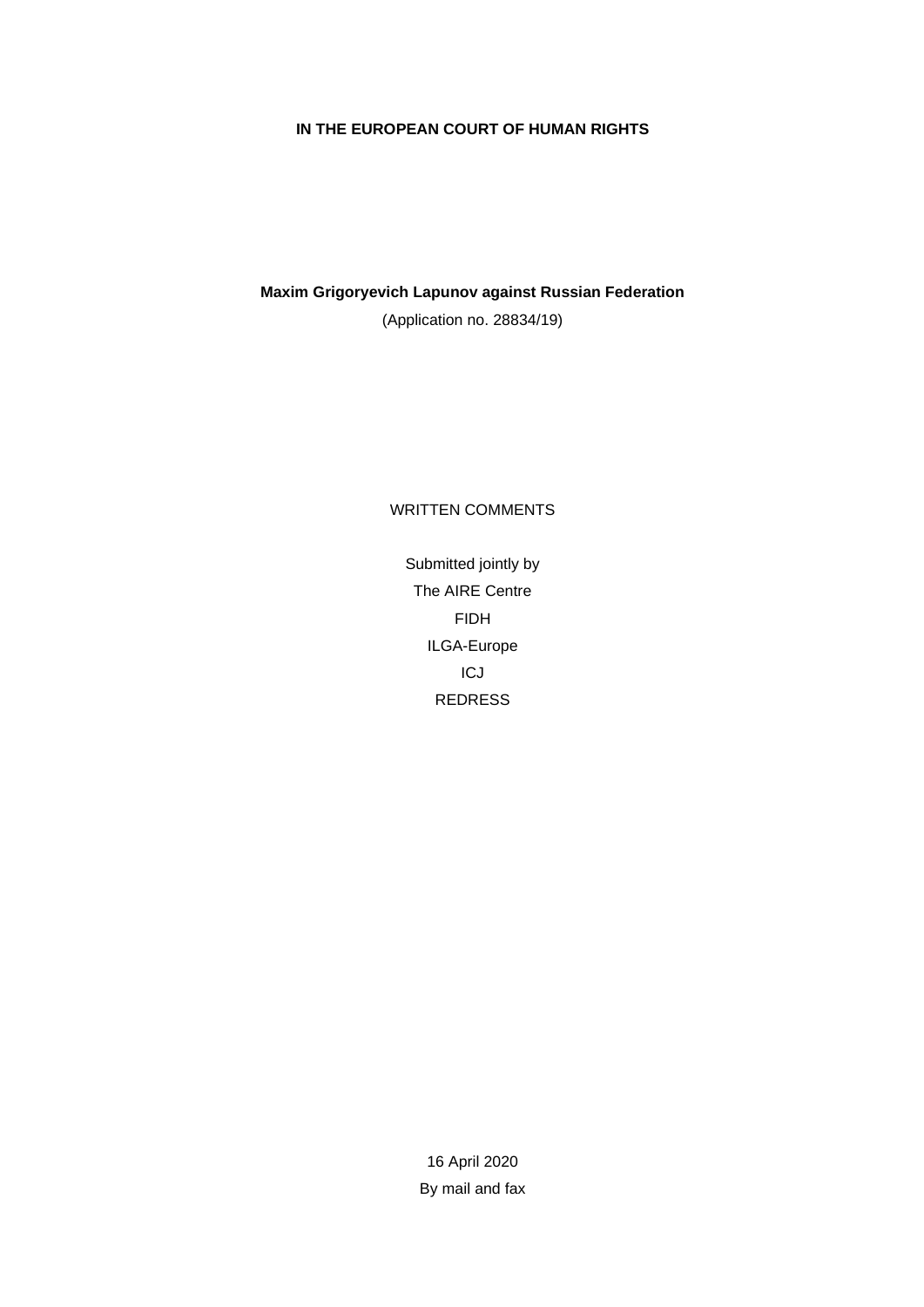# **I. Introduction**

- 1. These written comments are submitted jointly by the European Region of the International Lesbian, Gay, Bisexual, Trans and Intersex Association (ILGA-Europe), the Advice on Individual Rights in Europe (The AIRE Centre), Fédération Internationale des ligues des Droits de l'Homme (FIDH), the International Commission of Jurists (ICJ) and REDRESS (collectively, "Interveners"), with the leave of the Court under Rule 44 § 3 of the Rules of Court, granted on 5 March 2020. The Interveners submit the following:
	- a) Under international jurisprudence, in determining whether the threshold for torture or other prohibited illtreatment has been attained, it is relevant to consider the actual or imputed sexual orientation, gender identity and/or expression and sex characteristics (SOGIESC) of the victim. Specifically, under the European Convention of Human Rights (ECHR), discrimination against lesbian, gay bisexual, transgender or intersex (LGBTI) persons may indicate a particular motive or intention, which is critical to assess if the treatment in question meets the ECHR Article 3 threshold.
	- b) The Contracting Parties have a positive obligation to protect persons under their jurisdiction from violence and harassment motivated by prejudice and hatred against their real or imputed SOGIESC, including the obligation to prevent, investigate, prosecute, punish and remedy such acts. In this context, Contracting Parties have the additional procedural obligation to take all reasonable steps to establish whether any hatred or prejudice connected to a protected characteristic may have played a role in the alleged violation.
	- c) The following factors are crucial for the Court's determination of the present case: (i) widespread discriminatory laws and practices against LGBTI people in Russia; (ii) the nature and prevalence of State-sanctioned anti-LGBTI violence; (iii) the failure of Russia's central authorities to effectively investigate such acts, including the systematic violence perpetrated against the LGBTI community in Chechnya in 2017.

## **II.** *The actual or imputed SOGIESC of the victim of violence should be taken into account in the assessment of Article 3 violations*

## **A. The Court's case-law**

- 2. The following paragraphs highlight the Court's assessment of torture and ill-treatment in circumstances where discrimination or prejudice underpins the violence against LGBTI persons. In the context of discrimination based on one's actual or imputed SOGIESC, acts that in isolation would not have reached the minimum level of severity for an ECHR Article 3 violation may qualify as torture or ill-treatment.
- 3. The Court has acknowledged that the threshold for an Article 3 violation is relative;<sup>1</sup> it depends on all the circumstances of the case, including the personal characteristics of the victim, such as sex, age and state of health, and whether the victim was in a vulnerable situation.<sup>2</sup> The severity of ill-treatment also depends on the nature and context of the treatment or punishment in question, such as an atmosphere of heightened tension and emotions,<sup>3</sup> the manner and method of its execution,<sup>4</sup> its purpose and the underlying intention or motivation.<sup>5</sup> Each of these factors is capable of carrying significant weight.<sup>6</sup> Further, ill-treatment is not limited to physical acts; rather, it covers the infliction of psychological suffering through, *inter alia*, "feelings of fear, anguish and inferiority capable of humiliating and debasing".<sup>7</sup>
- 4. In light of the above, particular circumstances, which may heighten the risk of being exposed to discrimination, violence and abuse, can, in turn, cause the treatment of the victim to attain a minimum level of severity. For example, in *Milanović v. Serbia*, in finding a violation of Article 3 in conjunction with Article 14,<sup>8</sup> the Court took into account the fact that the applicant was a "member of a vulnerable religious minority" and was being systematically targeted. In *Zontul v. Greece*, the Court found that the rape of a prisoner by a State agent – combining the infliction of bodily harm, damage to the health of a person placed under the authority of the State and unlawful abuse of the prisoner's sexual dignity – must be considered as a particularly serious and heinous form of ill-treatment, "given the ease with which the aggressor can abuse the vulnerability and the fragility of his victim."<sup>9</sup>

<sup>1</sup> *Ireland v. United Kingdom*, no. 5310/71, 18 January 1978, Series A no. 25, § 162.

<sup>2</sup> *Khlaifia and Others v. Italy*, no. 16483/12, §160, with further references.

<sup>3</sup> *Soering v. the United Kingdom*, no. 14038/88, § 100.

<sup>4</sup>*Soering v. the United Kingdom*, no. 14038/88, § 100.

<sup>5</sup> *Nicolae Virgiliu Tănase v. Romania* [GC], no. 41720/13, § 117, *Abdu v. Bulgaria*, no. 26827/08, § 36.

<sup>6</sup> *Nicolae Virgiliu Tănase v. Romania* [GC], § 121. It may well sufficient for a finding of an Article 3 violation that the victim is humiliated in his or her own eyes, even if not in the eyes of others. *Nicolae Virgiliu Tănase v. Romania* [GC], §§ 116-118.

<sup>7</sup> *Identoba and Others v. Georgia*, no. 73235/12, § 65, further citing *Gäfgen v. Germany* [GC], no. 22978/05, § 103, and *Eremia v. the Republic of Moldova*, no 3564/11. § 54. See also *Zontul v. Greece*, no 12294/07, § 88 and 89.

<sup>8</sup> *Milanović v. Serbia*, no. 44614/07 § 89. Similarly, in *Okkali v. Turkey*, the Court regretted that the authorities and the Respondent State had not referred to the particular seriousness of the impugned act on account of the victim's age and noted that the authorities *"could have been expected to regard the applicant's vulnerability as an aggravating factor." Okkali v. Turkey*, no. 52067/99, § 70. <sup>9</sup> *Zontul v. Greece*, no 12294/07, § 88.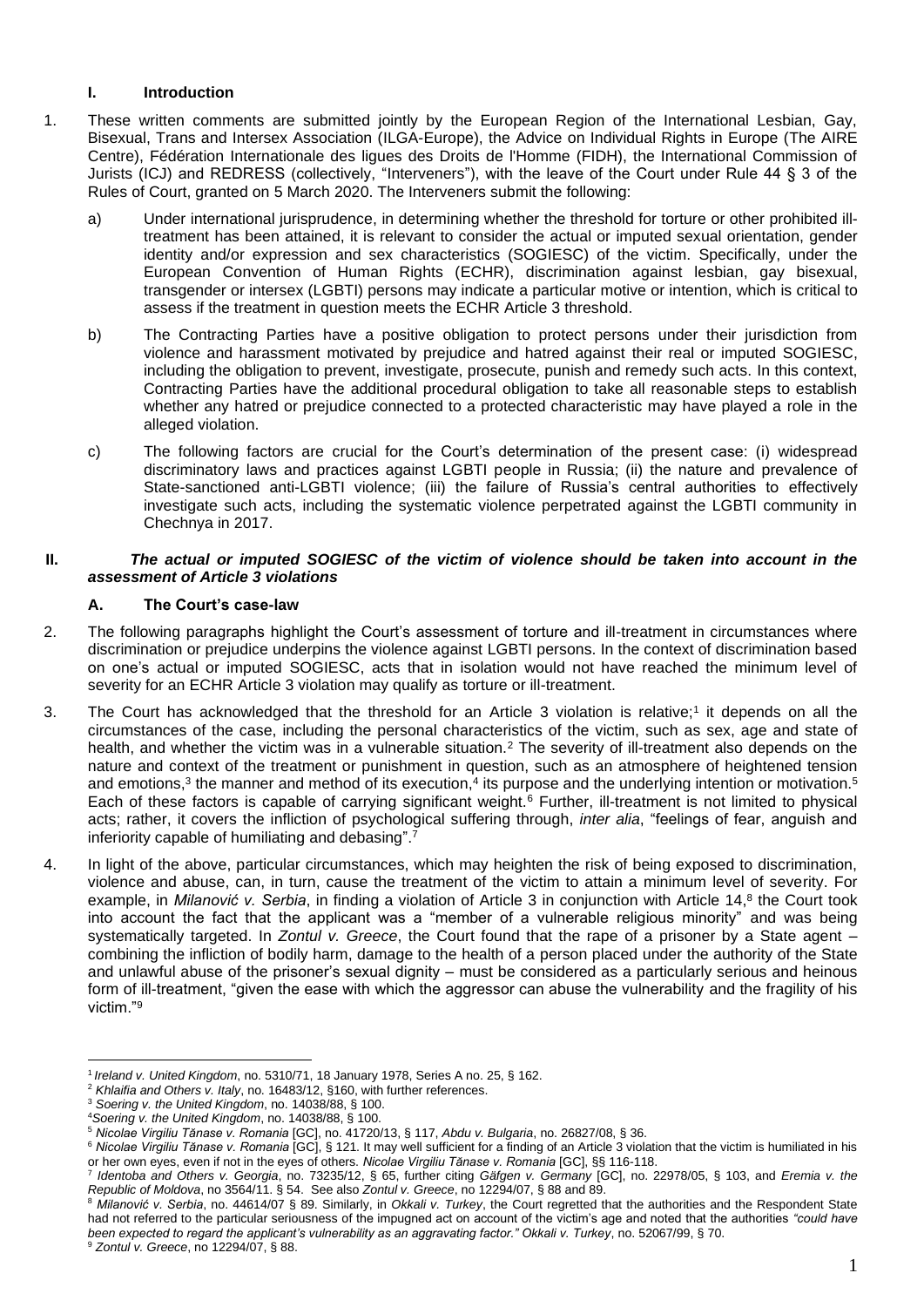- 5. In the case of *Selmouni v. France*, the Court recalled that certain acts that were classified in the past as "inhuman and degrading treatment", as opposed to "torture", could be classified differently in the future.<sup>10</sup> This is because "the increasingly high standard being required in the area of the protection of human rights and fundamental liberties correspondingly and inevitably requires greater firmness in assessing breaches of the fundamental values of democratic societies."<sup>11</sup>
- 6. In other cases, the Court held that the threshold for finding an Article 3 violation in cases of ill-treatment with racist or discriminatory undertones against ethnic<sup>12</sup> or other minorities was met. In the *East African Asians case*, the European Commission on Human Rights accepted that discrimination based on race could, in certain circumstances, of itself amount to "degrading treatment" within the meaning of Article 3,<sup>13</sup> emphasising that special importance should be attached to such discrimination as an affront to human dignity.<sup>14</sup> Similarly, in *Cyprus v. Turkey*, the Court concluded that the discriminatory treatment of the Kapras Greek Cypriot community, which could only be explained by their ethnic origin, race and religion, amounted to degrading treatment that had attained the level of severity for an Article 3 violation.<sup>15</sup> In a more recent case, the Court found an Article 3 violation, in particular, because "the infringement of human dignity [was] constituted by the presumed racial motive for the violence".<sup>16</sup> Discriminatory remarks and racist insults must be considered, at the very least, as an aggravating factor when considering a given instance of ill-treatment in the light of the Article 3 case law.<sup>17</sup>
- 7. The Interveners invite the Court to consider these principles when assessing prejudicial ill-treatment perpetrated against LGBTI persons, given that SOGIESC are the most basic components of self-determination and fundamental facets of an individual's identity and awareness.<sup>18</sup> The Court has stressed that discrimination based on sexual orientation is as serious as discrimination based on "race, origin or colour". 19 Furthermore, the Court has acknowledged that LGBTI persons may constitute vulnerable groups,<sup>20</sup> and has not excluded the possibility that treatment that is grounded upon a predisposed bias on the part of a heterosexual majority against a homosexual minority could, in principle, fall within the scope of treatment prohibited by Article 3.<sup>21</sup>
- 8. In *X v Turkey*, the Court found that the applicant had suffered discrimination on the basis of his sexual orientation, which had been the main reason for keeping him in solitary confinement.<sup>22</sup> Further, in *O.M. v. Hungary*, the Court found a violation of Article 5(1) because the authorities ordered detention without considering the extent to which the applicant – a member of a vulnerable group by virtue of belonging to a sexual minority in Iran – was safe or unsafe in custody among other detained persons, many of whom had come from countries with widespread cultural or religious prejudice against such minorities.<sup>23</sup>
- 9. In the recent cases of *M.C. and A.C. v. Romania*<sup>24</sup> and *Identoba and Others v. Georgia*, <sup>25</sup> the Court held that there had been a violation of Article 3 taken in conjunction with Article 14 with respect to the applicants who had participated in LGBTI peaceful demonstrations, finding that the States failed to protect demonstrators from homophobic violence, and to launch an effective investigation. In both cases the Court concluded that: "the treatment, convincingly described by the applicants, to which they were subjected and which was directed at their identity and must necessarily have aroused in them feelings of fear, anguish and insecurity was not compatible with respect for their human dignity and reached the requisite threshold of severity to fall within the ambit of ECHR Article 3 taken in conjunction with Article 14". <sup>26</sup> In *Identoba*, the Court reiterated that

<sup>10</sup> *Selmouni v. France* [GC], no. 25803/94, § 101.

<sup>11</sup> *Idem*.

<sup>&</sup>lt;sup>12</sup> In *Moldovan v. Romania*, the failure of the Respondent State to provide adequate living conditions to members of the Roma community whose houses had been destroyed, along with the discriminatory way in which the victims had been treated, amounted to degrading treatment. The Court took into account the "general attitude of the authorities" which it found to have caused the applicants considerable mental suffering, thus diminishing their human dignity and arousing in them such feelings as to cause humiliation and debasement. See *Moldovan v. Romania*, nos. 41138/98 and 64320/01, at §§ 110 – 114.

<sup>13</sup> *East African Asians v United Kingdom*, nos. 4403/70 and others, Commission Report, 14 December 1973, DR 78, p. 5, at p. 62. See also *Moldovan and Others v. Romania*, as cited above, § 111.

<sup>14</sup> *East African Asians v. United Kingdom*, as cited above, §§ 196 and 207.

<sup>15</sup> *Cyprus v. Turkey*, no. 25781/94, §§ 309-310, ECHR 2001-IV.

<sup>16</sup> *Abdu v. Bulgaria* [Extracts], as cited above, § 39, *B.S. v. Spain*, no. 47159/08, § 41.

<sup>17</sup> *Identoba and others v. Georgia,* no.73235/12, § 65, *Moldovan and Others v. Romania* (no. 2), nos. 41138/98 and 64320/01, § 111, ECHR 2005-VII (extracts), and *B.S. v. Spain*, as cited above, *Abdu v. Bulgaria*, as cited above, § 37-38.

<sup>18</sup> *Y.Y. v Turkey*, no. 14793/08, §102.

<sup>19</sup> Vejdeland v. Sweden, no. 1813/07, 9 February 2012, § 55.

<sup>20</sup> *Kiyutin v. Russia*, no. 2700/10, § 63 (citing *Schalk and Kopf v. Austria*, (no. 30141/04), § 97; *Smith and Grady v. the United Kingdom*, (nos. 33985/96 and 33986/96), § 90. See also Judge Salò's partly dissenting opinion in *Abdi Mahamud v. Malta*, no. 56796/13: "Undeniably, the Court does take into consideration "in some instances" the applicant's personal situation (circumstances and needs), that is to say his or her sex, age and state of health (see *Arutyunyan v. Russia*, no. 48977/07 § 68, 10 January 2012, and the case-law cited therein), when it has to determine whether ill-treatment attains a minimum level of severity. These are the personal considerations which may lead to particular vulnerability that can transform otherwise acceptable treatment into treatment attaining a minimum level of severity. *I do not consider this list exhaustive, as, for example, sexual orientation can be another relevant personal circumstance."* (emphasis added) <sup>21</sup> *Identoba and others v. Georgia,* no.73235/12, § 65, citing *Smith and Grady v. United Kingdom*, nos. 33985/96 and 33986/96, § 121, ECHR 1999-VI.

<sup>22</sup> *X v Turkey*, no, 24626/09, 27 May 2013, § 57.

<sup>23</sup> *O.M. v. Hungary*, no. 9912/15, 5 July 2016, § 53.

<sup>24</sup> *M.C. and A.C. v. Romania<sup>24</sup>* no. 12060/12.

<sup>25</sup> *Identoba and others v. Georgia,* no.73235/12.

<sup>26</sup> *M.C. and A.C. v. Romania*, § 119; *Identoba v. Georgia,* § 71.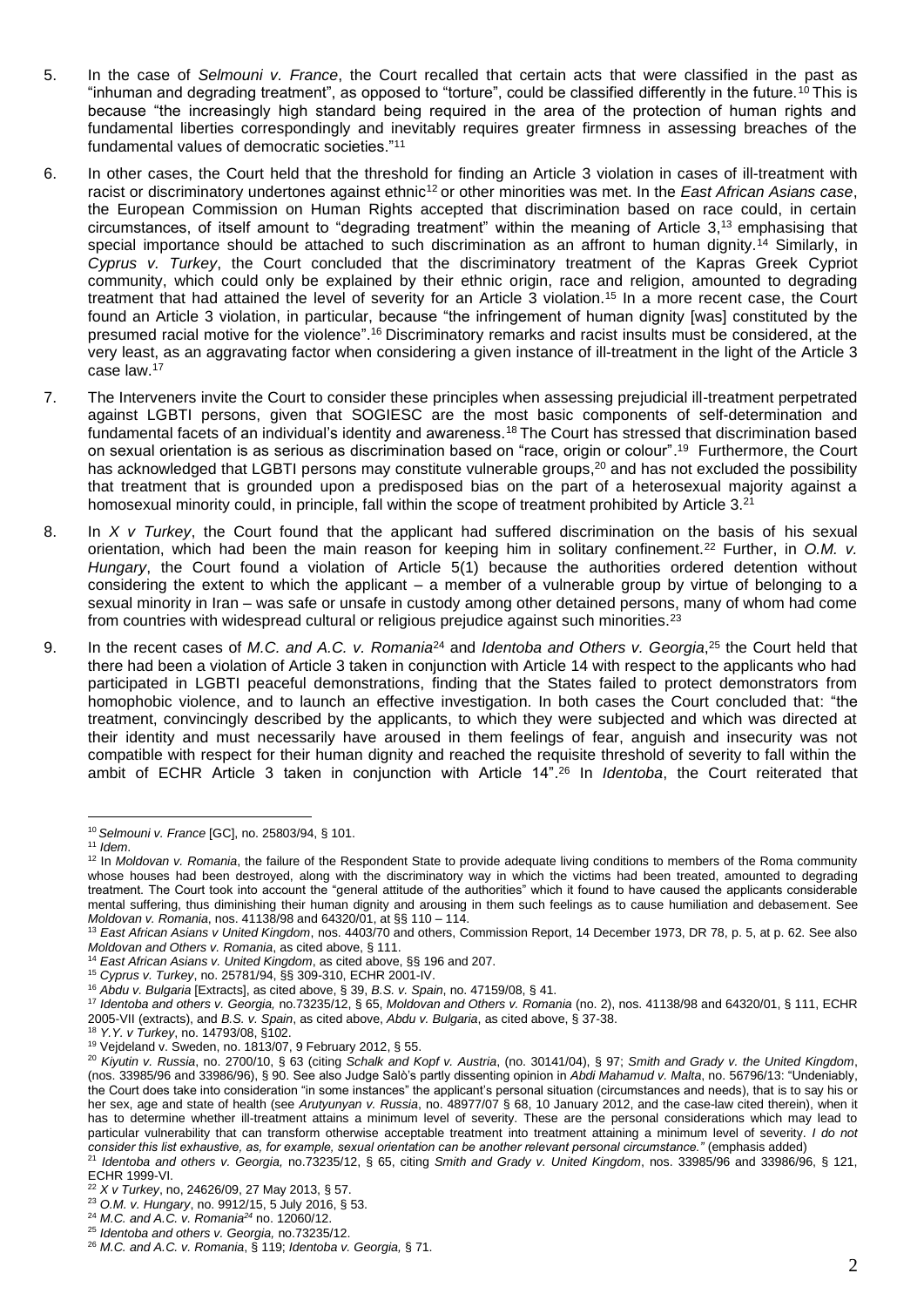discriminatory treatment as such can in principle amount to degrading treatment within the meaning of Article 3 where it attains a level of severity such as to constitute an affront to human dignity.<sup>27</sup>

# **B. International and regional law and practice**

- 10. UN independent human rights institutions, Treaty Bodies and Special Procedures, including the Special Rapporteur on torture and other cruel, inhuman or degrading treatment or punishment (UN Special Rapporteur on Torture), have acknowledged the need to take into account discriminatory elements and vulnerabilities when assessing whether the minimum thresholds under international law of torture or other cruel, inhuman and degrading treatment or punishment have been met.
- 11. Indeed, the UN Committee Against Torture (UN CAT) has emphasized that the discriminatory use of mental or physical violence or abuse is an important factor in determining whether an act constitutes torture.<sup>28</sup> More specifically, the UN CAT has held that States are obliged to protect from torture or other ill-treatment all persons regardless of sexual orientation or gender identity, and to prohibit, prevent and provide redress for torture or other ill-treatment in all contexts of State custody or control.<sup>29</sup>
- 12. Furthermore, The UN Human Rights Council adopted a resolution on "Human rights, sexual orientation and gender identity" for the first time in 2011 and subsequently in 2014 and 2016, expressing grave concern with respect to "acts of violence and discrimination, in all regions of the world, committed against individuals because of their sexual orientation and gender identity".<sup>30</sup>
- 13. According to the UN Special Rapporteur on Torture, "States should interpret the torture protection framework against the background of other human rights norms, such as those developed to eliminate racial discrimination and discrimination and violence against women, and those designed to protect the rights of children and persons with disabilities."<sup>31</sup> Accordingly, States have a heightened obligation to protect from torture and other forms of abuse certain minorities or marginalised individuals or populations who are especially at risk of such abuses<sup>32</sup>
- 14. International and regional human rights bodies, institutions and independent human rights experts have highlighted the precarious position of LGBTI persons and the greater risks, as compared with the rest of the population, they face of becoming victims of discriminatory violence perpetrated by State agents and private actors.<sup>33</sup> That enhanced risk, resulting in part from the perceived failure of the individuals concerned to conform to socially constructed gender expectations, is particularly pronounced in States in which persons are criminalised, stigmatised, persecuted or harassed for their actual or perceived gender identity or expression, sexual orientation or non-adherence to dominant social norms regarding gender and sexuality.<sup>34</sup>
- 15. In assessing the level of pain and suffering experienced by victims of gender-based violence, States must examine the *totality of the circumstances,* "including the victim's social status; extant discriminatory legal, normative and institutional frameworks that reinforce gender stereotypes and exacerbate harm; and the long term impact on victims' physical and psychological well-being, enjoyment of other human rights and their ability to pursue life goals."<sup>35</sup>
- 16. In light of the above, UN independent human rights institutions and experts have considered that violence against LGBTI persons may constitute torture or other cruel, inhuman or degrading treatment or punishment taking into consideration the pain and suffering caused and the *implicit discriminatory purpose and intent* of that

<sup>27</sup> *Identoba and others v. Georgia,* no.73235/12, § 65, *citing East African Asians v. the United Kingdom*, nos. [4403/70](https://hudoc.echr.coe.int/eng#_blank) et al., Commission's report of 14 December 1973, § 208, *Smith and Grady v. the UK*, nos. 33985/9633986/96, § 121 and *Moldovan and Others v. Romania (no. 2)*, nos[. 41138/98](https://hudoc.echr.coe.int/eng#_blank) and [64320/01,](https://hudoc.echr.coe.int/eng#_blank) § 111.

<sup>&</sup>lt;sup>28</sup> Article 1 of the UN Convention against Torture and Other Cruel, Inhuman or Degrading Treatment or Punishment (entry into force 26 June 1987, in accordance with article 27), defines torture, inter alia, as "any act by which severe pain or suffering, whether physical or mental, is intentionally inflicted on a person for [...] *any reason based on discrimination of any kind."* See, also, the International Criminal Tribunal for Rwanda explicitly adopted the Convention's definition of torture in *Prosecutor v Akayesu*, see Prosecutor v Akayesu (1998), §§593–594, Case No. ICTR-96-4-T, ICTR Trial Chamber I, judgment of 2 September 1998.

<sup>29</sup> UN Committee against Torture (UN CAT), General Comment No. 2: Implementation of Article 2 by States Parties, 24 January 2008, UN Doc. CAT/C/GC/2, § 21.

<sup>&</sup>lt;sup>30</sup> UN Human Rights Council, Resolution on Human rights, sexual orientation and gender identity (A/HRC/RES/27/32), 26 September 2014; UN Human Rights Council, Resolution on Protection against violence and discrimination based on sexual orientation and gender identity (A/HRC/RES/32/2), 30 June 2016.

<sup>&</sup>lt;sup>31</sup> Interim report of the Special Rapporteur on torture and other cruel, inhuman or degrading treatment or punishment (A/73/207), 20 July 2018, § 64.

<sup>&</sup>lt;sup>32</sup> UN Committee Against Torture, General Comment No. 2: Implementation of Article 2 by States Parties, 24 January 2008, CAT/C/GC/2, available at: https://www.refworld.org/docid/47ac78ce2.html

<sup>33</sup> Interim report of the Special Rapporteur on torture and other cruel, inhuman or degrading treatment or punishment (A/73/207), 20 July 2018, § 76 (d). Report of the Special Rapporteur on torture and other cruel, inhuman or degrading treatment or punishment (A/HRC/31/57), 5 January 2016, § 34-35; IACHR, Violence Against LGBTI Persons, OAS/Ser. L/V/II.rev.1, 12 November 2015; Report of the Independent Expert on protection against violence and discrimination based on sexual orientation and gender identity (A/HRC/38/43), 11 May 2018, § 26. <sup>34</sup> A/73/207, as cited above, § 70; see also Report of the United Nations High Commissioner for Human Rights, "Discriminatory Laws and Practices and Acts of Violence against Individuals Based on their Sexual Orientation and Gender Identity", 17 November 2011, A/HRC/19/41.

<sup>&</sup>lt;sup>35</sup> Report of the Special Rapporteur on torture and other cruel, inhuman or degrading treatment or punishment (A/HRC/31/57), 5 January 2016, § 68.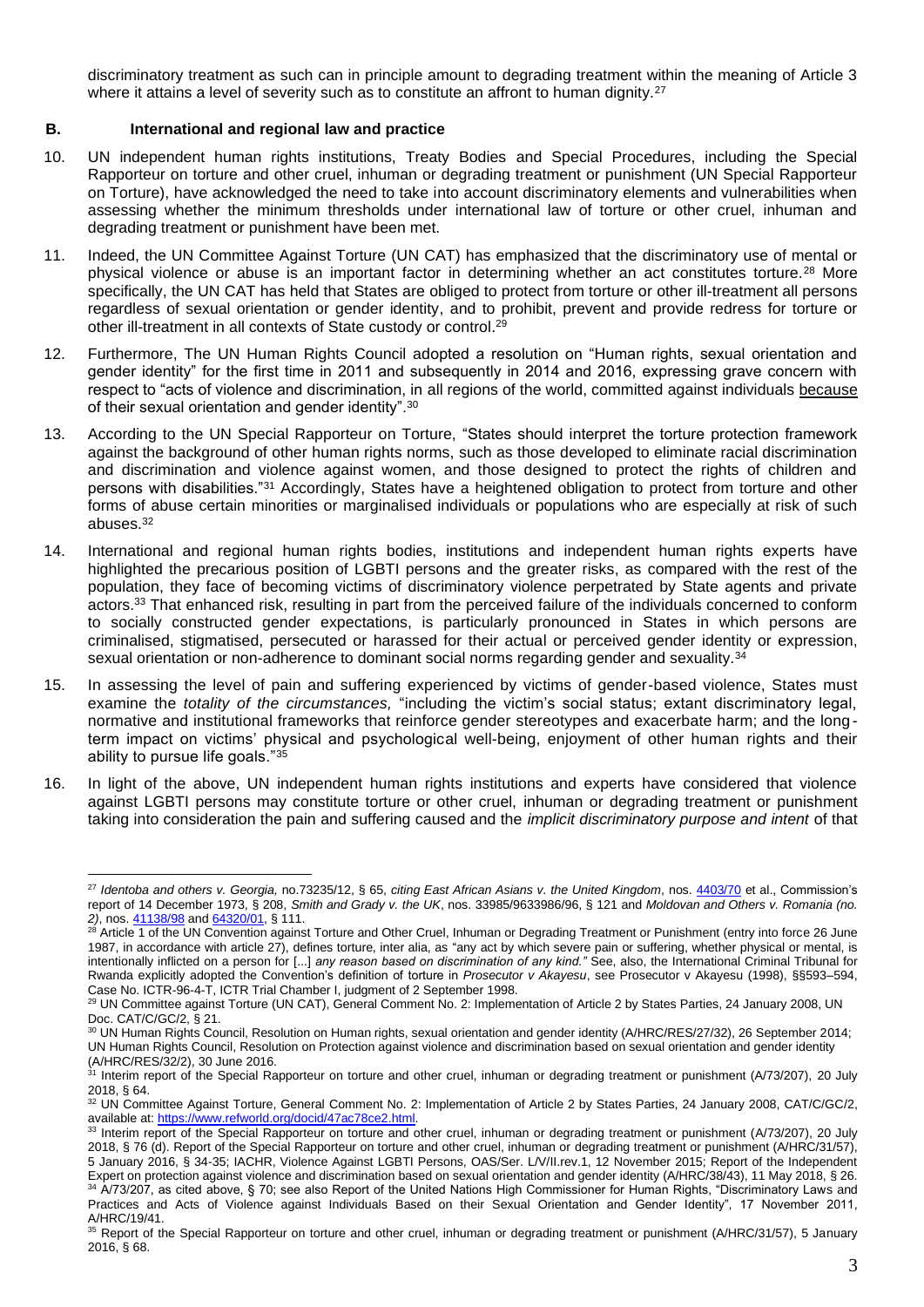violence. <sup>36</sup> According to the UN Special Rapporteur on Torture: "*Full integration of a gender perspective into any analysis of torture and ill-treatment is critical to ensuring that violations rooted in discriminatory social norms around gender and sexuality are fully recognised, addressed and remedied.* [...] *The purpose and intent elements of the definition of torture are always fulfilled if an act is gender-specific or perpetrated against persons on the basis of their sex, gender identity, real or perceived sexual orientation or non-adherence to social norms around gender and sexuality.*" 37

- 17. Discrimination on grounds of sexual orientation or gender identity may contribute to the dehumanisation of the victim, which, in turn, usually creates the conditions for torture or other ill-treatment to take place.<sup>38</sup> The intentional infliction of severe pain and suffering *"for any reason based on discrimination of any kind"* may constitute torture under Article 1 of the Convention against Torture.<sup>39</sup> Similar observations have been made at the regional level. In Europe, the Committee of Ministers of the Council of Europe has emphasised that sexual orientation and gender identity are factors which, in combination with one or more others, such as race or sex, will increase the risk of human rights abuses faced by the persons concerned.<sup>40</sup>
- 18. The Inter-American Commission on Human Rights (IACHR) approaches violence committed against LGBTI persons through the lens of prejudice, a concept that contextualises violence *"as a social phenomenon, as opposed to violence being understood as taking place in isolation*". <sup>41</sup> In two cases before the IACHR concerning attacks on individuals motivated by prejudice against their sexual orientation and gender identity, the Commission emphasised the link between discrimination and violence against LGBTI persons and explained that violence against LGBTI people can acquire a particular meaning, since it can be used to punish and degrade victims for being who they are.<sup>42</sup> In a very recent judgement in the case of *Azul Rojas Marin v. Peru*, the Inter-American Court of Human Rights ("IACtHR") classified as torture the detention and rape of the victim – who at the time identified as a gay man – by police staff, and noted the violence was motivated purely by the victim's sexual orientation, and therefore could be classified as a "hate crime".<sup>43</sup> The IACtHR concluded that such discriminatory torture not only breached the victim's rights, "but it was also a message to all LGBTI people, as a threat to the freedom and dignity of this entire social group". <sup>44</sup> Further, in *Vicky Hernández and Family v. Honduras*, which concerned an alleged extrajudicial killing of a transgender woman,<sup>45</sup> the IACHR framed its findings against the backdrop of heightened violence and discrimination against the LGBTI community in Honduras. It concluded that the murder of Vicky Hernandez was based on prejudice against her gender identity and expression. It further noted that such violence, "constitutes an affront to the right of all persons to self-determination and to freely choose the options and circumstances that give meaning to his or her existence, in accordance with his or her own choices and convictions."<sup>46</sup>

## **III.** *Contracting Parties have a positive obligation under the Convention to investigate and prosecute allegations of ill-treatment and torture with discriminatory elements*

# **A. The Court's case-law concerning Articles 3 of the ECHR**

- 19. The Court's case-law supports the Interveners' position that Contracting Parties are under a positive obligation under the Convention to conduct an adequate investigation into allegations of discriminatory ill-treatment.
- *20.* Article 3, read in conjunction with Articles 1 and 13, requires the implementation of effective criminal law mechanisms to deter the commission of offences against personal integrity, backed up by law-enforcement machinery<sup>47</sup> for the prevention, suppression and punishment of such offences.<sup>48</sup> The mere passage of a law prohibiting hate crimes is insufficient to protect minority groups effectively from crimes motivated wholly or in part by hate or prejudice. This reality has been recognised by this Court, which has repeatedly underlined that States have an obligation to ensure that Convention rights are "*practical and effective*" and not "*theoretical and illusory*". <sup>49</sup> The Contracting Parties' positive obligation to bring to justice perpetrators of acts of ill-treatment thus

<sup>&</sup>lt;sup>36</sup> Report of the Independent Expert on protection against violence and discrimination based on sexual orientation and gender identity (A/HRC/38/43), 11 May 2018, §§ 26 and 28.

 $37$  A/HRC/31/57, as cited above, §§ 6 and 8.

<sup>38</sup> UN General Assembly, Report of the Special Rapporteur on the question of torture and other cruel, inhuman or degrading treatment or punishment (A/56/156), 3 July 2001, § 19. See also A/HRC/19/41, as cited above, § 34.

 $34/73/207$ , as cited above, § 74; UN Convention against Torture, Article 1.

<sup>40</sup> Explanatory memorandum to Recommendation CM/Rec(2010)5 on measures to combat discrimination on grounds of sexual orientation or gender identity, adopted by the Committee of Ministers on 31 March 2010.

<sup>41</sup> IACHR, Report on Violence against Lesbian, Gay, Bisexual, Trans and Intersex Persons in the Americas, 12 November 2015, OAS/Ser.L/V/II. Doc 36/15 Rev 1, § 44.

<sup>42</sup> IACHR, Report No. 24/18 Case 12.982, Report on Merits *Azul Rojas Marín and Others v. Perú*, 24 February 2018, §§ 95 and 99 (courtesy translation from Spanish).

<sup>43</sup> IACtHR, Azul Rojas Marin v. Peru. Preliminary Exceptions, Merits and Reparations. Judgement of 12 March 2020. Serie C No. 402, §§ 163-165.

<sup>44</sup> Idem, § 165 (courtesy translation from Spanish).

<sup>45</sup> IACHR Report No. 157/18, Case 13.051 Report on Merits Vicky Hernández and Family v. Honduras, 7 December 2018, §§ 56 et seq.

<sup>46</sup> IACHR Report No. 157/18, Case 13.051 Report on Merits *Vicky Hernández and Family v. Honduras*, 7 December 2018, §§ 62 and 66, further citing IACtHR, Case of *Atala Riffo and Girls. v. Chile*, Merits, Reparations and Costs, Judgment of February 24, 2012, Series C. No. 239, § 136.

<sup>47</sup> *O'Keeffe* §148. See also *X and Y v the Netherlands*, no. 8978/80, §27; *Beganović* §71; *M.C. v Bulgaria*, no. 39272/98, §149.

<sup>48</sup> *Beganović v. Croatia*, no. 46423/06, § 71. See also *A v. the UK* (100/1997/884/1096) (23 September 1998) §22; *Nachova and Others v. Bulgaria* [GC], nos. 43577/98 and 43579/98, §96; *Šečić v. Croatia*, no. 4116/02, § 53.

<sup>49</sup> *Airey v Ireland* (1979-80) 2 EHRR 305, §24. See also Article 13 of the Convention.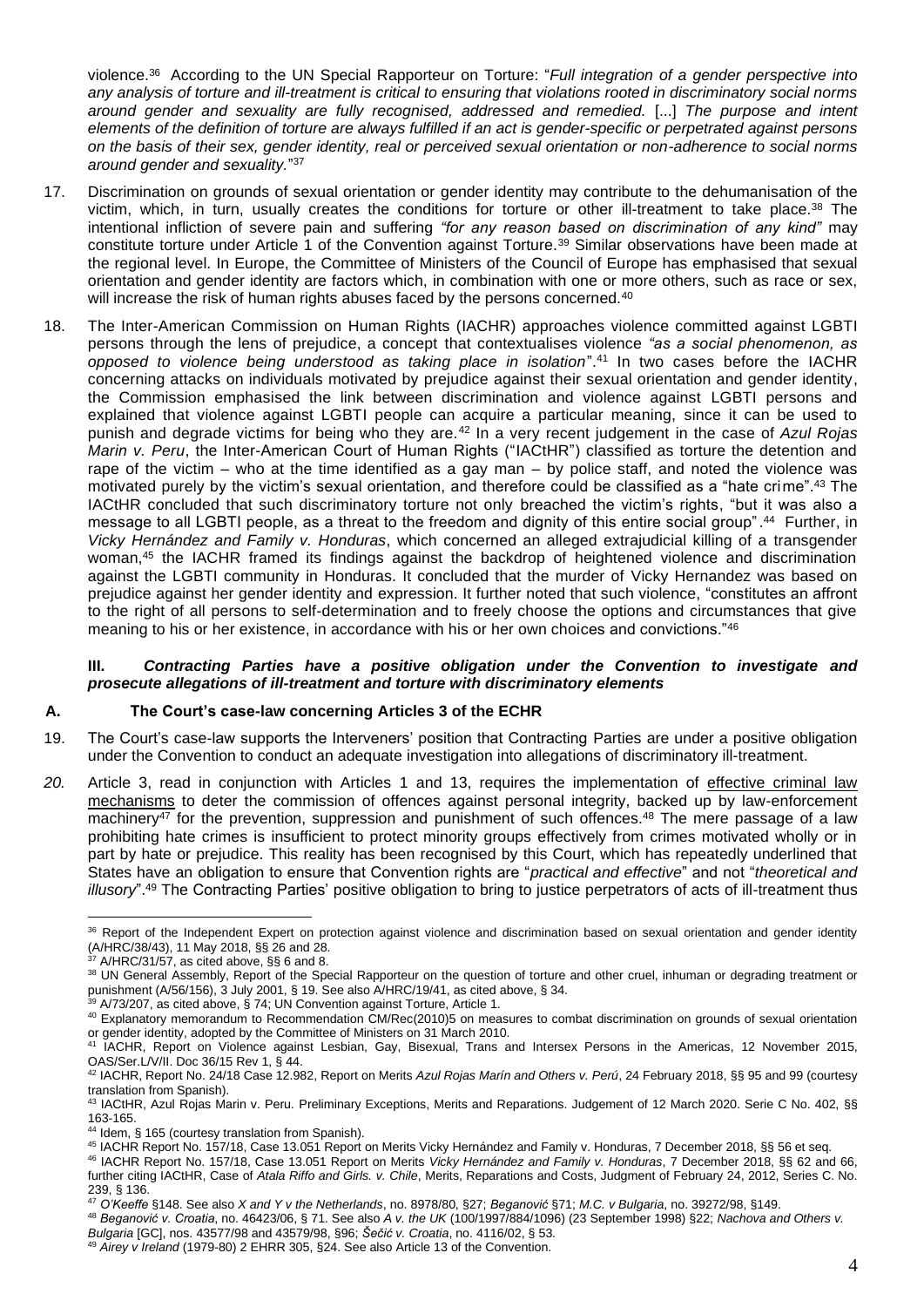serves "to ensure that acts of ill-treatment do not remain ignored by the relevant authorities and do provide effective protection against acts of ill-treatment". 50

- 21. This heightened standard applies to the procedural obligation to effectively investigate and prosecute violence with homophobic or transphobic undertones. This is because such motivations are "*particularly destructive to*  fundamental rights",<sup>51</sup> and have far-reaching implications not just for an individual victim, but also, at a wider societal level. The Interveners submit that the same conclusion should apply *mutatis mutandis* to violence motivated by prejudice or hatred against one's actual or perceived SOGIESC.
- *22.* Both the duty to effectively investigate and the duty to effectively prosecute are of critical importance to the Court's determination of the present case. The Court has identified the following minimum standards that make an investigation "effective": first, the investigation must be independent, impartial and subject to public scrutiny, and the competent authorities must act with diligence and promptness.<sup>52</sup> Second, the investigation must be thorough. This means that the authorities must always make a serious attempt to find out what happened and must not rely on hasty or ill-founded conclusions.<sup>53</sup> In order to be thorough, the investigation must address all aspects of the human rights violations concerned. The investigation must therefore be sufficiently broad and must not be conducted within an excessively narrow investigative framework.<sup>54</sup> Third, the authorities must take whatever reasonable steps they can to secure the evidence concerning the incident, including, *inter alia*, a detailed statement of the allegations from the alleged victim, eyewitness testimony, forensic evidence and, where appropriate, medical reports.<sup>55</sup> Fourth, the investigation must be capable of leading to the identification and punishment of those responsible for the alleged events and of establishing the truth.<sup>56</sup> Fifth, the authorities must also take all reasonable steps to establish whether any hatred or prejudice connected to a protected characteristic may have played a role in the attack.<sup>57</sup>
- 23. The fifth requirement identified above is particularly important in the context of the present case. In *Identoba and Others v. Georgia* and *M.C. and A.C. v. Romania*, the Court emphasised the obligation of the authorities to take all reasonable steps necessary to unmask the role of possible homophobic motives for the violent events in question.<sup>58</sup> This is an obligation to use best endeavours: the authorities must do what is reasonable in the circumstances to collect and secure the evidence, explore all practical means of discovering the truth and deliver fully reasoned, impartial and objective decisions, without omitting suspicious facts that may be indicative of violence motivated by, for instance, racial or religious intolerance, or violence motivated by gender-based discrimination.<sup>59</sup> Failure to do so was found to contravene Article 3 in combination with Article 14 ECHR, in light of the "clearly homophobic hate speech uttered by the assailants during the incident". 60 According to the Court, without such a rigorous approach from the law-enforcement authorities, "prejudice-motivated crimes would unavoidably be treated on an equal footing with ordinary cases without such overtones, and the resultant indifference would be tantamount to **official acquiescence** to or even **connivance with hate crimes**."<sup>61</sup>
- 24. The requirement to effectively investigate is the precursor to a State's duty to effectively prosecute hate crimes motivated by prejudice against sexual orientation and/or gender identity. In the absence of a duty to effectively prosecute, "*the general legal prohibition of torture and inhuman or degrading treatment and punishment would, despite its fundamental importance, be ineffective in practice and it would be possible in some cases for agents of the State to abuse the rights of those within their control with virtual impunity.*" <sup>62</sup> By analogy, the Interveners contend that criminal law proscribing violent crimes requires that investigations be followed by appropriate prosecutions when the evidence warrants them.

#### **B. International and regional law and practice**

25. The case-law of this Court, as summarised above, finds support in the jurisprudence of the UN Human Rights

<sup>50</sup> *Beganović v. Croatia,* §79.

<sup>51</sup> *Šečić v. Croatia*, no. 4116/02, § 67.

<sup>52</sup> *Beganović*, as cited above, §75; *Çelik and Îmret v Turkey*, no. 44093/98, § 55.

<sup>53</sup> *Mikheyev v Russia*, no. 77617/01, §§ 107-108; *El-Masri v The Former Yugoslav Republic of Macedonia*, no. 39630/09, §182; *Bureš v. The Czech Republic* no. 37679/08, §123.

<sup>54</sup> *Nachova* §115.

<sup>55</sup> *Beganović* §75; *Bati and Others v Turkey*, nos. 33097/96 and 57834/00, §134; *C.A.S and C.S v Romania*, no. 26692/05, §70; *Mikheyev*, as cited above, §108.

<sup>56</sup> *El-Masri* §182.

<sup>57</sup> *Beganović* §§93-94; *B.S. v Spain*, no. 47159/08, ("*B.S. v Spain*") §§58-59; see also *Nachova*, as cited above, §§160-161; *Šečić*, as cited above, §§ 66-70; *Milanović v Serbia*, no. 44614/07, §§ 96-97; *Fedorchenko and Lozenko v Ukraine*, no. 387/0, § 65; *Virabyan v Armenia*, no. 40094/05, § 218; *Bekos and Koutropoulos v Greece*, no. 15250/02, § 69.

<sup>58</sup> *Identoba v. Georgia*, as cited above, § 77; similar facts in *M.C. and A.C. v. Romania*, as cited above, § 124.

<sup>59</sup> *M.C. and A.C. v. Romania*, No. 12060/12, §113, citing *inter alia Nachova and Others v. Bulgaria* [GC], nos. 43577/98 and 43579/98, §160, *Mudric v. the Republic of Moldova*, no. 74839/10, §§60-64 and *Identoba and Others v. Georgia*, as cited above, § 67.

<sup>60</sup> *Identoba v. Georgia*, as cited above, § 77; similar facts in *M.C. and A.C. v. Romania*, as cited above, § 124.

<sup>61</sup> *M.C. and A.C. v. Romania*, No. 12060/12, § 124, *Nachova and Others v. Bulgaria* [GC], 2005, § 160; *Stoica v. Romania*, 2008, § 119; *Virabyan v. Armenia*, 2012, § 218; *Šečić v. Croatia*, 2007, § 67 See also Guide on Article 14 of the European Convention on Human Rights and on Article 1 of Protocol No. 12 to the Convention: [https://www.echr.coe.int/Documents/Guide\\_Art\\_14\\_Art\\_1\\_Protocol\\_12\\_ENG.pdf\)](https://www.echr.coe.int/Documents/Guide_Art_14_Art_1_Protocol_12_ENG.pdf), § 227.

<sup>62</sup> *El-Masri* §182. See, more generally, OHCHR, Updated Set of Principles for the Protection and Promotion of Human Rights through Action to Combat Impunity, UN Doc E/CN.4/2005/102/Add.1 (2005), Principle 19.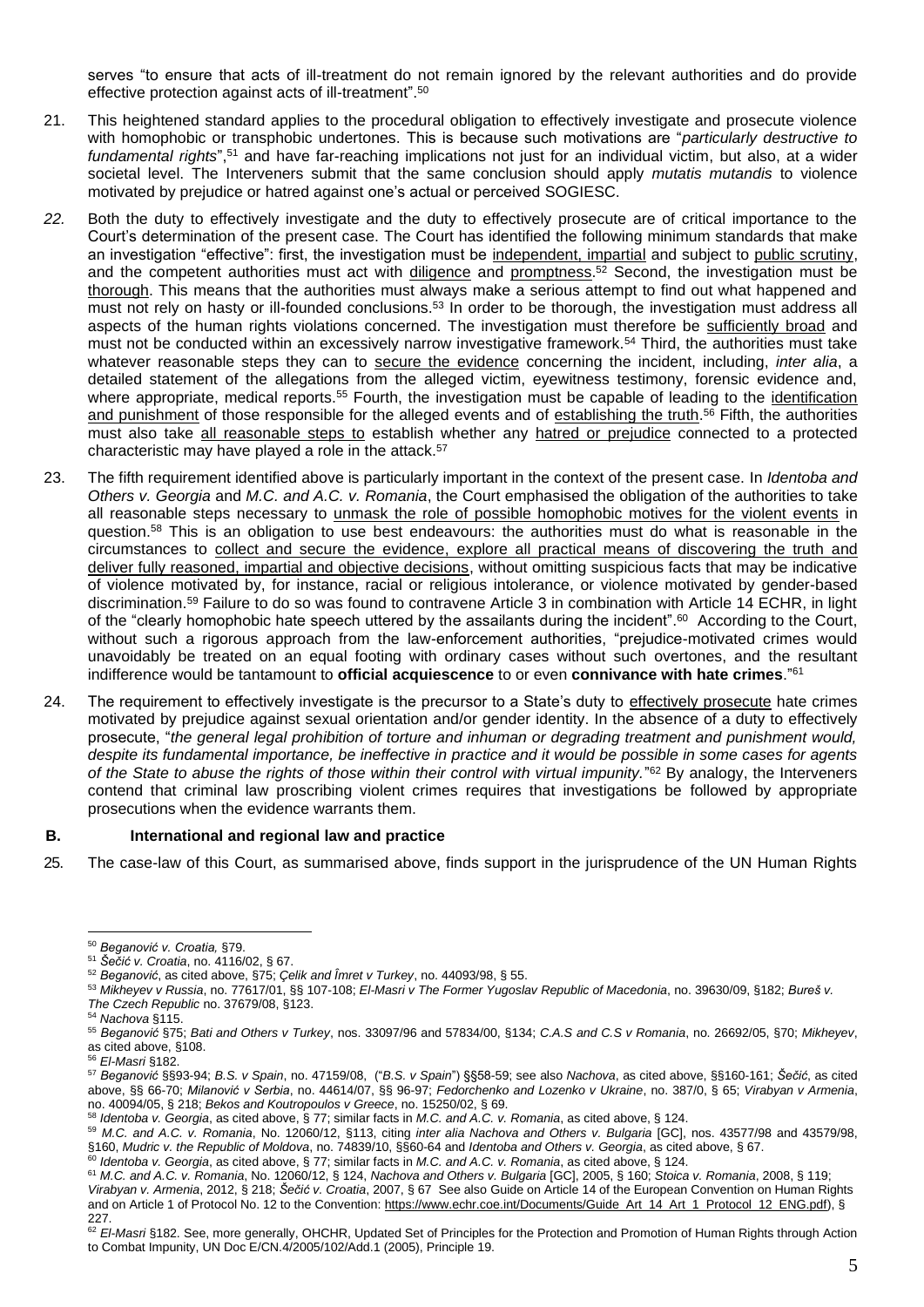Committee,<sup>63</sup> the UN CAT,<sup>64</sup> the IACHR<sup>65</sup> and IACtHR<sup>66</sup>, and the African Commission on Human and People's Rights.<sup>67</sup>

- 26. Human rights institutions, including Courts, have emphasised States' special responsibility to investigate and protect from discriminatory violence directed against vulnerable groups, irrespective of whether such violence is perpetrated directly by the State or by non-State actors. For example, in *Rosendo Cantú et al. v. Mexico*, which concerned the rape and torture of an indigenous Mexican girl, the IACtHR noted that: "from the moment that the State became aware that a rape had been committed against an individual who is a member of a particularly vulnerable group, given her status as an indigenous person and a minor, it had the obligation to conduct a serious and effective investigation to confirm the truth of the matter and to determine who was responsible".<sup>68</sup> Further, in *Azul Rojas Marin v. Peru*, the IACtHR noted that when indicia show that violence could have been motivated by prejudice against the sexual orientation or gender expression of the victim, States should take all reasonable steps to secure relevant evidence and undertake investigative steps to determine if violence was indeed motivated by discrimination. <sup>69</sup> The Court warned that failure by State authorities to do so could, in itself, constitute a form of discrimination, prohibited by Article 1 of the American Convention on Human Rights.
- 27. In the area of LGBTI rights, the States' positive obligation to duly investigate allegations of ill-treatment and torture with discriminatory elements against the LGBTI community is widely recognised in international and regional standards. On 29 September 2015, 12 UN entities released a joint statement calling for an end to violence and discrimination against LGBTI people. The statement calls on States to do more to "protect LGBT[I] persons from violence, torture and ill-treatment, including by: (i) investigating, prosecuting and providing remedy for acts of violence, torture and ill-treatment against LGBTI adults, adolescents and children, and those who defend their human rights [...]".<sup>70</sup> Reported concerns include ineffective police action, failure to register cases, loss of documents, inappropriate classification of acts, including physical assault as a minor offence, and investigations guided by stereotypes and prejudices.<sup>71</sup>
- 28. Under international and regional human rights standards, States must:
- (a) Make special efforts to investigate any homophobic or transphobic connotations in an act of violence and take all necessary steps to ensure that law enforcement structures, including the judiciary, have the necessary knowledge and skills to identify such crimes and incidents.<sup>72</sup> As discriminatory motives "are tricky to prove", the "quality of investigations [is] all the more important".<sup>73</sup>
- (b) Prosecute the alleged perpetrators and, if found guilty, convict and sanction them with penalties commensurate with the gravity of the offence.<sup>74</sup> States must ensure that when determining sanctions, a biased motive related to sexual orientation or gender identity be taken into account as an aggravating circumstance.<sup>75</sup>
- (c) Ensure that all acts of brutality by law enforcement officers and other agents be independently, promptly and thoroughly investigated, and that those responsible be brought to justice.<sup>76</sup>
- (d) Establish judicial procedures responsive to the needs of victims.<sup>77</sup> Offer appropriate remedies, including redress and reparation and, where appropriate, medical and psychological support.<sup>78</sup>
- (e) Make special efforts to eradicate deeply rooted practices of mistreatment and disrespect by police agents with regard to LGBTI persons who are victims or witnesses of crime.<sup>79</sup> In this regard, the Interveners also emphasise the critical importance of training law enforcement officials to avoid derogatory language related to

<sup>68</sup> IACtHR, *Rosendo Cantú et al. v. Mexico*, 31 August 2010, § 103.

<sup>63</sup> See, e.g., Human Rights Committee General Comment No. 31, Nature of the General Legal Obligation on States Parties to the Covenant, U.N. Doc. CCPR/C/21/Rev.1/Add.13 (2004) ("General Comment 31"), §§8, 15, 18. See also, e.g., Human Rights Committee Concluding Observations ("HRC CO"), CCPR/C/POL/CO/6 (15 November 2010), §§5, 8; HRC CO, CCPR/C/RUS/CO/6 (29 October 2009) §27.

<sup>64</sup>See, e.g., HRC CO, CAT/MNG/CO/1 (20 January 2011) §25; HRC CO, CAT/C/KWT/CO/2 (28 June 2011) §25; HRC CO, CAT/C/BGR/CO/4-5 (14 December 2011) §28; HRC CO, CAT/C/NOR/CO/6-7 (13 December 2012) §21; HRC CO, CAT/C/RUS/CO/5 (11 December 2012) §15.

<sup>65</sup> *Vargas Areco v Paraguay*, IACtHR, (Series C) No. 155, judgement of 26 September 2006, §81. *Servellón-García v Honduras*, IACHR (Series C) No. 152, judgement of 21 September 2006, § 119.

<sup>66</sup> See, e.g., Inter-American Commission on Human Rights, Case 11.137, *Juan Carlos Abella, Argentina* (18 November 1997) (OEA/Ser.L/V/11.98), §392.

<sup>67</sup> See, e.g., African Commission decision 245/02, *Zimbabwe Human Rights NGO Forum v Zimbabwe* (15 May 2006).

<sup>69</sup> IACtHR, Azul Rojas Marin v. Peru. Preliminary Exceptions, Merits and Reparations. Judgement of 12 March 2020. Serie C No. 402, § 196.

<sup>&</sup>lt;sup>70</sup> Available at: [https://www.ohchr.org/EN/Issues/Discrimination/Pages/JointLGBTIstatement.aspx.](https://www.ohchr.org/EN/Issues/Discrimination/Pages/JointLGBTIstatement.aspx)

 $71$  A/HRC/29/23, as cited above,  $\S 24$ .

 $72$  Recommendation CM/Rec(2010)5 of the Committee of Ministers to Member States on measures to combat discrimination on grounds of sexual orientation or gender identity, Section I.A.1 and Explanatory Memorandum to Recommendation CM/Rec(2010)5 of the Council of Europe Committee of Ministers to Member States on measures to combat discrimination on grounds of sexual orientation or gender identity (Recommendation CM/Rec (2010)5), Section I.A.3.

 $73$  Recommendation CM/Rec (2010)5, p. 23.

<sup>74</sup> See, e.g., HRC CO, CAT/C/NOR/CO/6-7 (13 December 2012) §21.

<sup>75</sup> Recommendation CM/Rec (2010)5, Section I.A.2.

<sup>76</sup> See OHCHR report "Born Free and Equal - Sexual Orientation and Gender Identity in International Human Rights Law", p. 29.

 $77$  African Commission on Human and Peoples' Rights, Resolution 275: Resolution on Protection against Violence and other Human Rights Violations against Persons on the basis of their real or imputed Sexual Orientation or Gender Identity.

<sup>78</sup> Yogyakarta Principles of International Human Rights Law in Relation to Sexual Orientation and Gender Identity (2007), Principle 3.

<sup>79</sup> IACHR, Violence against Lesbian, Gay, Bisexual, Trans and Intersex Persons in the Americas, as cited above, §§ 464-465.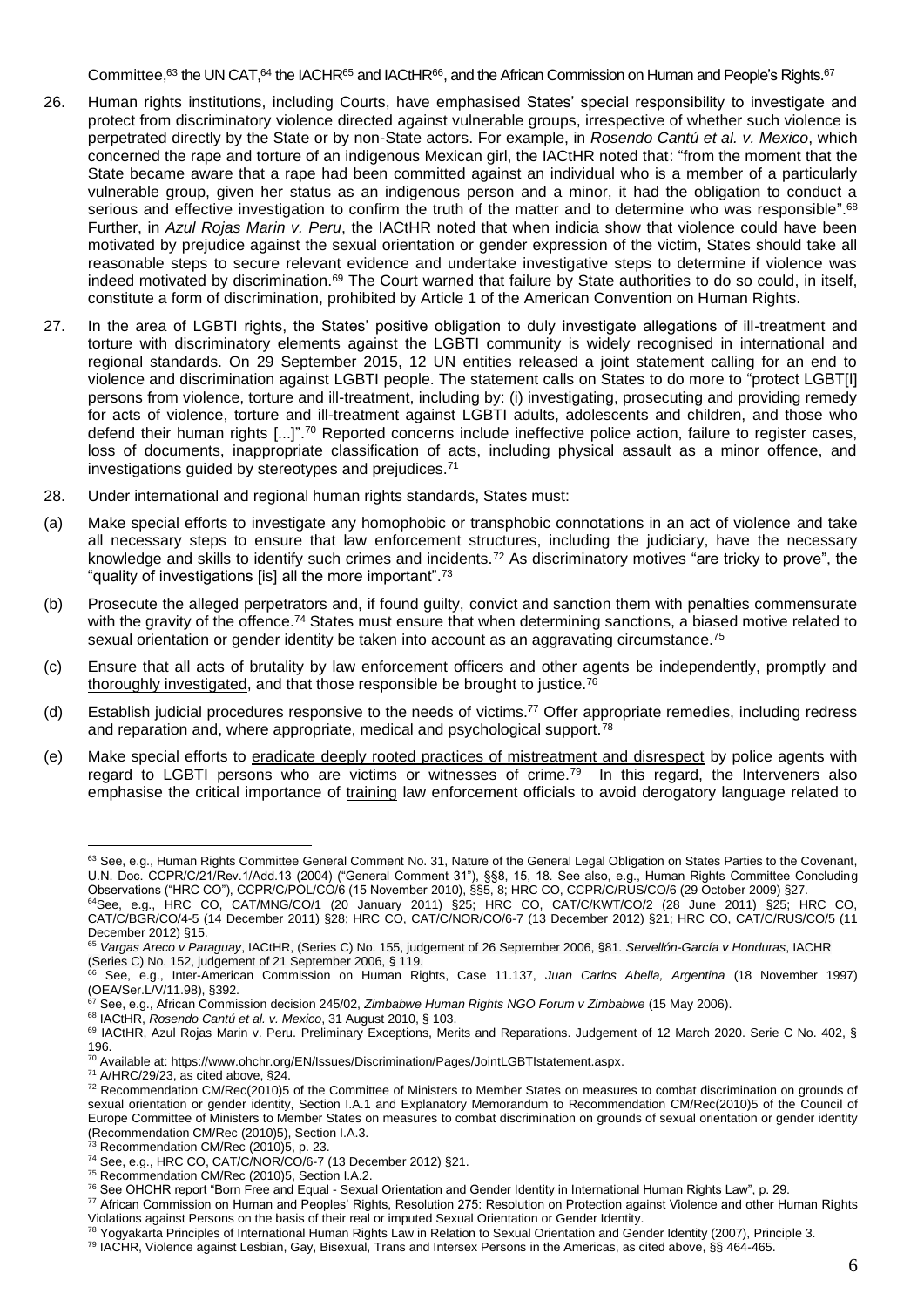sexual orientation, gender identity, or gender expression, and refrain from making biased assumptions in their receipt, processing and investigation of complaints.<sup>80</sup>

29. Overall, States must exercise due diligence in investigating violence that is based on prejudice, since impunity for human rights violations leads to repetition.<sup>81</sup> Deficiencies in the investigation and prosecution include (i) prejudice in the conduct of investigations, (ii) lack of a differentiated approach which often leads to the crime in question (i.e. violence against LGBTI persons) not being "categorised as often as they should be as hate crimes or crimes motivated by prejudice", as well as (iii) the "acquittal or mitigated sentencing of perpetrators due to the sexual orientation or gender identity of the victim".<sup>82</sup>

#### **IV.** *Contextual information concerning widespread discriminatory laws and practices against LGBTI people in Russia, including systematic ill-treatment and impunity in Chechnya*

- 30. The past years have witnessed a climate of rising homophobia across Council of Europe Member States,<sup>83</sup> manifesting at its worst in Russia.<sup>84</sup> In the 2019 assessment of ILGA-Europe's Rainbow Europe Map looking at LGBTI equality laws and policies across Europe, Russia ranks 46th among the 49 European countries with a score of 10%.<sup>85</sup> Anti-LGBTI rhetoric has become one of the most common forms of hate speech. It is widely reflected in expressions declaring homosexuality a disease or a crime, resulting in stigma, intolerance, and strongly rooted in public attitudes against the LGBTI community.<sup>86</sup> According to ECRI, particularly worrying is the fact that homophobic sentiment is being actively fuelled by public figures, including by the President of the Russian Federation.<sup>87</sup> The Federal law "for the Purpose of Protecting Children from Information Advocating for a Denial of Traditional Family Values",<sup>88</sup> referred to as the 'Gay Propaganda Law', acts as an endorsement for discrimination and violence against LGBTI people in Russia and reinforces the lower level authorities' unwillingness to take action to prevent anti-LGBTI violence. UN Special Procedures have expressed concerns about the laws and related developments in Russia,<sup>89</sup> and the ECtHR ruled that by adopting such laws the authorities were reinforcing stigma and prejudice and encouraging homophobia.<sup>90</sup>
- 31. Russia lacks a comprehensive anti-discrimination legislation, and no initiatives have been taken to legislate on the matter.<sup>91</sup> The LGBTI community faces an ongoing situation of legal uncertainty concerning the application of basic human rights to their everyday life situations, as the judiciary has taken no clear position in this regard. While the Constitutional Court has confirmed that sexual orientation is covered by the notion of a "social group"<sup>92</sup> for the purposes of the Criminal Code and the Code of Administrative Offences application, in reality, this conclusion has been rarely applied to protect LGBTI persons.
- 32. The persistence of hate-motivated violence against LGBTI persons and the authorities' failure to acknowledge its discriminatory nature have been extensively documented.<sup>93</sup> In addition, many obstacles hinder victims' access to courts. Victims are reluctant to report violence based on sexual orientation and gender identity due to intimidation by law enforcement authorities and the foreseeable ineffectiveness of the remedy. Even when complaints are initiated, the hate motive is rarely acknowledged.<sup>94</sup> In a recent incident, a Moscow jury acquitted a man accused of killing a gay man in a hate-motivated crime, finding him guilty of a lesser charge despite sufficient evidence reportedly proving the discriminatory nature of violence being based on victim's sexual orientation. 95

<sup>80</sup> IACHR, Violence against Lesbian, Gay, Bisexual, Trans and Intersex Persons in the Americas, as cited above, §§ 464-465.

<sup>81</sup> IACHR, Violence against Lesbian, Gay, Bisexual, Trans and Intersex Persons in the Americas, as cited above, § 438.

<sup>82</sup> *Ibid.*, § 490 et seq.

<sup>83</sup>Council of Europe's Parliamentary Assembly's Resolution 1948 (2013): [http://assembly.coe.int/nw/xml/XRef/Xref-XML2HTML](http://assembly.coe.int/nw/xml/XRef/Xref-XML2HTML-en.asp?fileid=20010&lang=en)[en.asp?fileid=20010&lang=en.](http://assembly.coe.int/nw/xml/XRef/Xref-XML2HTML-en.asp?fileid=20010&lang=en) 

<sup>84</sup> ILGA-Europe's Rainbow Package: [https://www.ilga-europe.org/rainboweurope,](https://www.ilga-europe.org/rainboweurope) reflecting on region-wide and country specific legal, political and social developments, carried out over the past decade. <sup>85</sup> Ibid.

<sup>86</sup> European Commission against Racism and Intolerance (ECRI) Report on Russia, 2018, CRI (2019)2 p. 9. [Hereinafter ECRI Report on Russia 2018]

<sup>87</sup> ECRI Report on Russia 2018, p. 16.

<sup>88</sup> Federal Law "On Amending Article 5 of the Federal Law "On protection of children from information harmful to their health and

development" and certain legislative acts in order to protect children from the information propagandizing the denial of family values", 29 June 2013, No. 135-FZ.

<sup>89</sup> See report of the United Nations High Commissioner for Human Rights on discrimination and violence based on sexual orientation and gender identity (A/HRC/29/23), 2015, § 48; Communications reports of special procedures (A/HRC/23/51), 2013, UKR 3/2012, p. 31, (A/HRC/25/74), 2014, MDA 4/2013, p. 51, RUS 3/2013, p. 23, RUS 4/2013, p. 40, (A/HRC/26/21), 2014, NGA 1/2014, p. 40, UGA 1/2014, p. 53, UGA 1/2013; p. 23, (A/HRC/27/72), 2014, KGZ 1/2014, p. 55.

<sup>90</sup> *See* Case of *Bayev and Others vs. Russia*, No. 67667/09, 44092/12 and 56717/12, Judgement of the European Court of Human Rights, 20 June 2017 § 83.

<sup>91</sup> Equal Rights Trust Report 2016, p. 34.

<sup>92</sup> Judgment of the Constitutional Court of Russia, 23 September 2014, No. 24-P, regarding the "propaganda of non-traditional sexual relations" (Постановление КонституционногоСуда Российской Федерации от 23 сентября 2014 года No 24-П).

**<sup>93</sup>** SOVA Center for Information and Analysis report: Criminal Activity of the Ultra-Right. Hate Crimes and Counteraction to Them in Russia in 2019[: https://www.sova-center.ru/en/xenophobia/reports-analyses/2020/02/d42031/#\\_Toc31629938.](https://www.sova-center.ru/en/xenophobia/reports-analyses/2020/02/d42031/#_Toc31629938)

<sup>94</sup> Russian LGBT Network, "Monitoring of human rights violations and discrimination based on sexual orientation and gender identity in 2014", 2014 (Мониторинг нарушений прав человека и дискриминации по признаку сексуальной ориентации и гендерной идентичности в 2014, году).

<sup>95</sup>Man Killed in Homophobic Attack in Moscow Deserves Justice[: https://www.hrw.org/news/2020/02/10/man-killed-homophobic-attack](https://www.hrw.org/news/2020/02/10/man-killed-homophobic-attack-moscow-deserves-justice)[moscow-deserves-justice;](https://www.hrw.org/news/2020/02/10/man-killed-homophobic-attack-moscow-deserves-justice) [https://www.themoscowtimes.com/2020/02/07/russian-jury-acquits-gay-mans-murder-suspect-a69208.](https://www.themoscowtimes.com/2020/02/07/russian-jury-acquits-gay-mans-murder-suspect-a69208)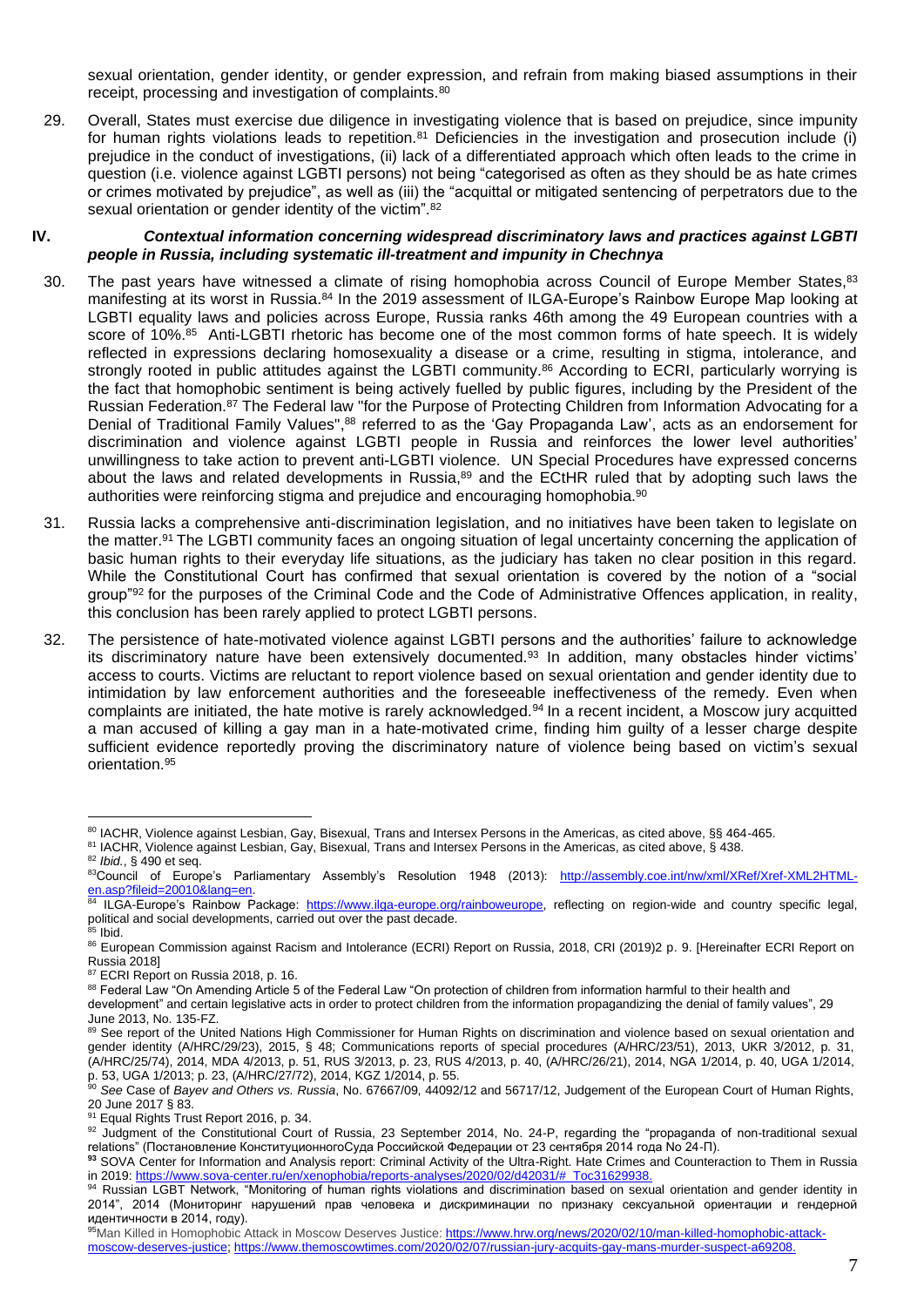- 33. According to a survey by the Russian LGBT Network, analysing data on law enforcement authorities, less than 6% of LGBTI victims of discrimination and hatred violence filed a complaint between October 2014 and August 2015.<sup>96</sup> The federal authorities have never officially acknowledged the existence of discrimination against the LGBTI community nor the urgent necessity to adopt and implement measures to combat hate crimes.<sup>97</sup>
- 34. In 2015 the amendment to the Law "On the Constitutional Court of the Russian Federation" granted the Constitutional Court the power to refuse the implementation of any international human rights body decision in case of a conflict with the Federal Constitution.<sup>98</sup> This fuels the risk of and disregard to the rule of law and promotes impunity. Noteworthy is the Conclusion of 16 March 2020 issued by the Russian Constitutional Court determining that the series of changes to the country's Constitution developed under Presidential initiative in recent weeks do not contradict any of the current Constitution's unalterable clauses. Among others the said Conclusion provided an interpretation of "traditional family": to be composed by a man and a woman, banning any departure from this notion as prohibited by the "propaganda law".<sup>99</sup>

*General Situation of Impunity and discriminatory practices against the LGBTI community in Chechnya* 

- 35. During the two recent devastating Chechen conflicts (1994-1996 and 1999-2009), both Russian federal and the Chechen armed forces committed grave atrocities, including abductions, enforced disappearances, torture and extra-judicial executions.<sup>100</sup> Following the wars, Russia established absolute control over the population of the Chechen Republic by instituting a totalitarian regime in the hands of Chechnya's President Ramzan Kadyrov. Over the years, hostile and even "barbaric" treatment was used against citizens and social groups considered "unfit" for the traditional Chechen society, including the LGBTI community.<sup>101</sup> The regime has received consistent and substantial financial support as well as political autonomy and legal immunity from the Russian authorities, which explains the ongoing climate of terror and impunity in the Republic.<sup>102</sup>
- 36. Evidence reveals the prevalence of organised and premeditated nature of actions by Chechen and federal authorities resulting in the impossibility of identification of those responsible for the human rights violations.<sup>103</sup> As a consequence, crimes continue to be perpetrated with total impunity especially in the form of an unofficial organised detention system leading to enforced disappearance. 104
- 37. The history of appalling human rights violations is evidenced by the vast number of cases before the European Court of Human Rights.<sup>105</sup> The Committee of Ministers has repeatedly condemned the lack of implementation of the Chechen judgements,<sup>106</sup> and Human Rights Watch has denounced the absence of adoption of reforms to "address the underlying causes of the violations".<sup>107</sup> This general climate of impunity enabled the Chechen authorities to commit atrocities against the LGBTI community in 2017 and hindered the victims' access to fair and thorough criminal proceedings and legal redress at the national level.
- 38. The case of the purge of people with a non-heterosexual orientation and/or LGBTI people in 2017 is particularly well documented.<sup>108</sup> It happened in several "waves" or "purges".<sup>109</sup> Although the largescale persecutions

<sup>107</sup> Freek van der Vet, *op cit*,, p.375.

<sup>96</sup> Russian LGBT Network, "Hate crimes motivated by victim's gender identity or sexual orientation committed in Russian Federation in 2014", 2014, available at: http://www.lgbtnet.org/en/reptseng.

<sup>97</sup> Equal Rights Trust Report 2016, p. 14.

<sup>98</sup> Judgment of the Constitutional Court of the Russian Federation, 14 July 2015, No. 21-P (Постановление Конституционного Суда Российской Федерации от 14 июля 2015 No 21-П). Equal Rights Trust, "Justice or Complicity? LGBT Rights and the Russian Courts", *Report*, September 2016 [Hereinafter Equal Rights Trust Report 2016], p. 28. Also Federal Law of the Russian Federation no. 7-KFZ introduced amendments to the Federal Constitutional Law no. 1-FKZ of 21 July 1994 on the Constitutional Court of the Russian Federation which empowered the Constitutional Court of the Russian Federation to determine whether findings by international bodies on protection of human rights and freedoms (including those of the ECtHR) are to be implemented or not.

Please also see the opinion of Venice Commission: [https://www.venice.coe.int/webforms/documents/default.aspx?pdffile=CDL-](https://www.venice.coe.int/webforms/documents/default.aspx?pdffile=CDL-AD(2016)005-e)[AD\(2016\)005-e.](https://www.venice.coe.int/webforms/documents/default.aspx?pdffile=CDL-AD(2016)005-e) 

<sup>&</sup>lt;sup>99</sup> Заключение Конституционного Суда РФ о соответствии положениям глав 1, 2 и 9 Конституции Российской Федерации не вступивших в силу положений Закона РФ о поправке к Конституции РФ «О совершенствовании регулирования отдельных вопросов организации и функционирования публичной власти», а также о соответствии Конституции РФ порядка вступления в силу статьи 1 данного Закона в связи с запросом Президента РФ, 16 Марта 2020: [http://doc.ksrf.ru/decision/KSRFDecision459904.pdf;](http://doc.ksrf.ru/decision/KSRFDecision459904.pdf) See also: [https://meduza.io/en/news/2020/03/16/russia-s-constitutional-court-finds-in-favor-of-new-amendments-proposed-by-putin.](https://meduza.io/en/news/2020/03/16/russia-s-constitutional-court-finds-in-favor-of-new-amendments-proposed-by-putin) 

<sup>&</sup>lt;sup>100</sup> Freek van der Vet, "Transitional Justice in Chechnya: NGO Political Advocacy for Implementing Chechen Judgments of the European Court of Human Rights", *Review of Central and East European Law* 38 (2013), p. 363.

<sup>101</sup> Russian LGBT Network 2017 Report, p. 7.

<sup>102</sup> Russian LGBT Network 2017 Report, p. 5.

<sup>103</sup> FIDH, Chechnya, 2002, pp. 26-27: in the absence of orders or written and accessible operational plans, the use of unidentifiable vehicles and masked men.

<sup>104</sup> OSCE 2018 Report, p. 32. Freek van der Vet, *op cit*, p. 364. A recent case delivered on 17 March 2020 confirms the systemic and ongoing nature of the problem., See *Turpulkhanova and Khasiyeva against Russia*, Apps nos. 53284/13 and 22543/15, 17 March 2020, where the Court found the lack of effective investigation into forced disappearance following the abduction and subsequent disappearance of the applicants' daughters in Grozny in November 2011 and July 2013 to constitute a violation of Article 2 of the Convention.

<sup>105</sup> See for an overview by Philip Leach, Egregious human rights violations in Chechnya: appraising the pursuit of justice, in: Lauri Mälksoo and Wolfgang Benedek (eds.), Russia and the European Court of Human Rights, The Strasbourg Effect, Cambridge University Press 2018, 255-294.

<sup>106</sup> Department for the Execution of Judgments of the European Court of Human Rights, CM/Inf/ DH(2010)26. Action of the Security Forces in the Chechen Republic of the Russian Federation: General Measures to Comply with the Judgments of the European Court of Human Rights; Update of Memorandum CM/lnf/DH(2008)33.

<sup>&</sup>lt;sup>108</sup> See in particular the report on LGBT Persecution in the North Caucasus by the Russian LGBT Network in cooperation with Elena Milashina (Novaya Gazeta) of July 2017 and the report by Piet De Bruyn for the Parliamentary Assembly of the Council of Europe of 8 June 2018. <sup>109</sup> The first wave took place from December 2016 to February 2017, and the second wave from March 2017 to May 2017. The third wave happened in June 2017. OSCE 2018 Report, p. 13; Russian LGBT Network 2017 Report, pp. 3-4.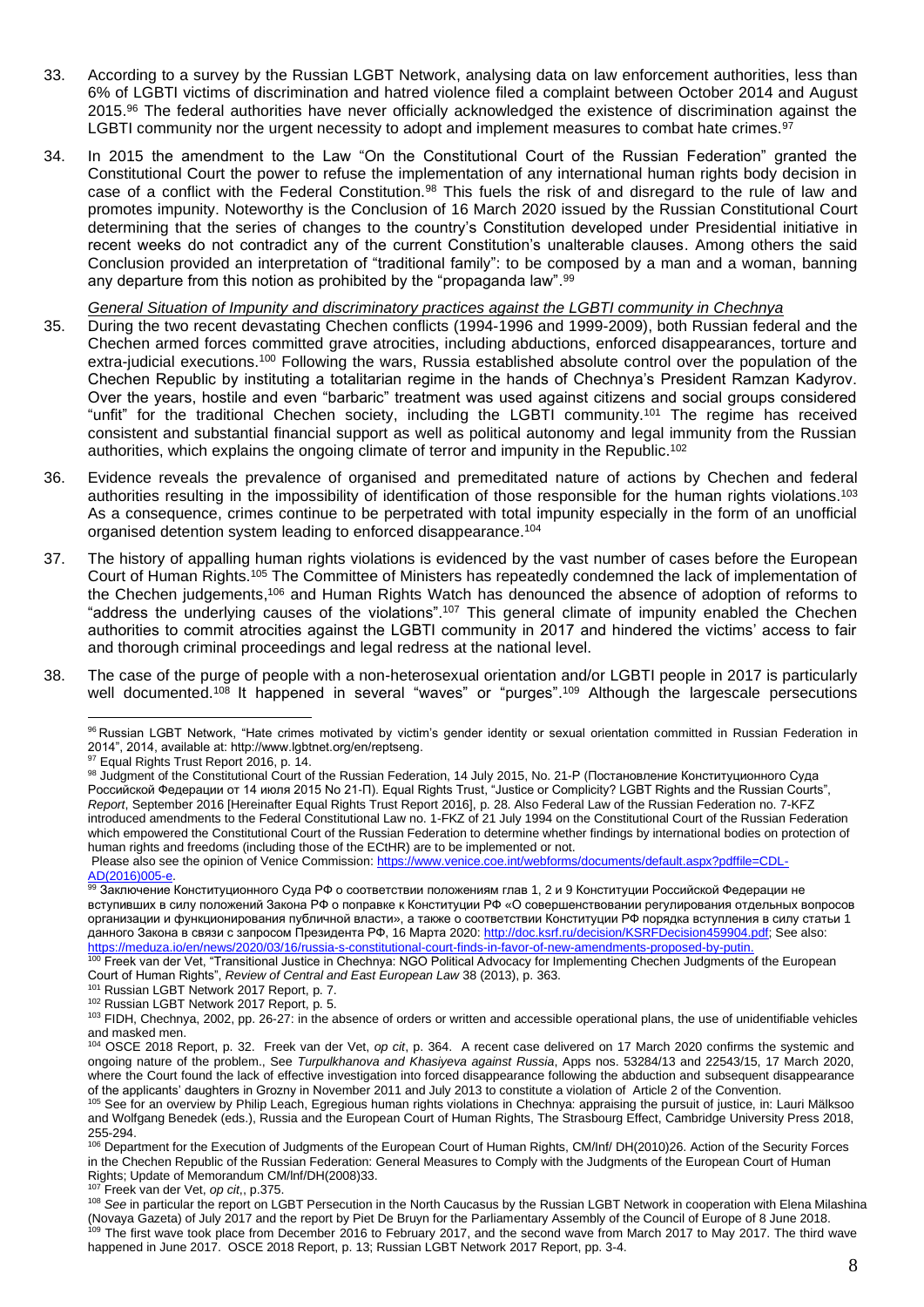temporarily "stopped because of the international outcry",<sup>110</sup> new cases were reported by the Russian LGBT Network in January 2019.<sup>111</sup> The anti-gay purge has been considered as "unique in its magnitude and its horror".<sup>112</sup> While there were cases of violence against LGBTI people in the late 2000s, they were more isolated incidents, whereas the events of 2017 and thereafter were well organised and orchestrated and took the form of mass violence. The new wave of persecution was related to the idea of "purification of the nation".<sup>113</sup>

- 39. As a result of mass arrests and violence, LGBTI people and members of their families were forced to flee Chechnya and neighbouring republics to avoid persecution from the local authorities and hostile relatives.<sup>114</sup> The Russian LGBT Network reported the evacuation of some 135 LGBTI people from Chechnya.<sup>115</sup> Other reports reveal that around 300 men had been affected by the purge; some 100 people had left Russia, 80 had relocated to other parts of the country, and 15 had died as a result of torture, honour killings or self-inflicted deaths. <sup>116</sup> UN independent experts considered that the acts of persecution and violence on an unprecedented scale in the region constituted "serious violations of the obligations of the Russian Federation under international human rights law".<sup>117</sup> Their mass nature was accelerated due to the "snowball effect": as the number of detainees grew, the persecutors got more and more informants in their hands. The victims were held in terrible physical conditions aimed at "breaking them" physically and psychologically and thus forcing them to give more names.<sup>118</sup>
- 40. Men who were suspected of having an intimate relationship with other men were detained based on the same scenario.<sup>119</sup> They were picked up by police officers and military personnel at their homes, workplaces or on the streets for no particular reason. Testimonies from the victims confirm that they were taken to interrogation rooms and subjected to physical and verbal abuse, torture, including electric shocks, beatings, insults and humiliations and other measures that harmed their physical and psychological well-being. At least some people died as a result of torture.<sup>120</sup> The purpose<sup>121</sup> was to make them confess that they were gay, and to make them give the names of other gays.<sup>122</sup> They were mistreated and tortured on a daily basis mostly for about two weeks (some were detained for as long as a month) or until they made and signed a confession or reported others or expressed their willingness to cooperate. In most cases their relatives were not informed of their detention and there was no access to legal assistance.<sup>123</sup> The OSCE considered this treatment as illegal and arbitrary detention and torture, combined with inhuman treatment.<sup>124</sup> The UN CAT expressed its concern that "during the 'anti-gay purge' in March 2017, Chechen police and military officials and others arbitrarily detained and tortured with electric devices men presumed to be gay and encouraged their families to make them victims of honour killings".<sup>125</sup>
- 41. Upon their release, the victims were prohibited from leaving Chechnya and threatened to dissuade them not to initiate a criminal case.<sup>126</sup> In most cases, they were released in a kind of ceremony of "shaming their sins" to their relatives, who were told regularly to find "a proper solution" or "to get rid of the sick members of the family". The report of the Russian LGBT Network based on testimonies of victims speaks of dozens of murders.<sup>127</sup>
- 42. While both Chechen and federal authorities deny the very existence of LGBTI people in the Chechen Republic,<sup>128</sup> the Russian LGBT Network report indicates that those detainees, whose homosexuality was not

<sup>115</sup> OSCE 2018 Report, p. 15.

<sup>&</sup>lt;sup>110</sup> OSCE 2018 Report, р. 13.<br><sup>111</sup>"Российская ЛГБТ-сеть:

<sup>111</sup>"Российская ЛГБТ-сеть: в Чечне начались новые задержания ЛГБТ, два человека убиты", <https://novayagazeta.ru/news/2019/01/14/148319-rossiyskaya-lgbt-set-v-chechne-nachalis-novye-zaderzhaniya-lgbt-dva-cheloveka-ubito>

<sup>112</sup> PACE, Piet De BRUYN 2018 Report, §27, p. 9, Referring to Hearing on 24 April 2018 in Strasbourg.

<sup>113</sup> Russian LGBT Network 2017 Report, p. 9.

<sup>114</sup> Russian LGBT Network in cooperation with Elena Milashina (senior reporter, Novaya Gazeta), LGBT Persecution in the North Caucasus: a Report, Saint-Petersburg, 2017 [Russian LGBT Network 2017 Report], p. 3.

<sup>116</sup> Council of Europe, LGBTI in Europe, Think Together conference 2018.

<sup>117</sup> The UN experts: Mr. Vitit Muntarbhorn, Independent Expert on protection against violence and discrimination based on [sexual](https://www.ohchr.org/EN/Issues/SexualOrientationGender/Pages/Index.aspx) [orientation](https://www.ohchr.org/EN/Issues/SexualOrientationGender/Pages/Index.aspx) and gender identity; Mr. Sètondji Roland Adjovi, Chair-Rapporteur of the Working on [Arbitrary Detention;](https://www.ohchr.org/EN/Issues/Detention/Pages/WGADIndex.aspx) Ms. Agnes Callamard, Special Rapporteur on [extrajudicial, summary or arbitrary executions;](https://www.ohchr.org/EN/Issues/Executions/Pages/SRExecutionsIndex.aspx) Mr. Nils Melzer, Special Rapporteur on [torture](https://www.ohchr.org/EN/Issues/Torture/SRTorture/Pages/SRTortureIndex.aspx) and other cruel, inhumane and degrading treatment or punishment; and Mr. David Kaye, Special Rapporteur on the promotion and protection the right to [freedom of opinion and expression](https://www.ohchr.org/EN/Issues/FreedomOpinion/Pages/OpinionIndex.aspx)

<sup>118</sup> Russian LGBT Network 2017 Report, p. 13.

<sup>119</sup> Russian LGBT Network 2017 Report, p. 9.

<sup>120</sup> Russian LGBT Network 2017 Report, p. 30.

<sup>&</sup>lt;sup>121</sup> The Special Rapporteur of the Commission on Human Rights has warned about the threats and high risk of sexual violence towards LGBTI detained. All instances of rape and other forms of sexual abuse of comparable gravity committed against people in detention (as elsewhere) on the grounds of their SOGI would entail harm serious enough to be persecutory in nature. The report of the Special Rapporteur on the question of torture and other cruel, inhuman or degrading treatment or punishment, A/56/156, 3 July 2001, § 23. See also, the 2015 OHCHR SOGI Report, UN Doc. A/HRC/29/23, § 34-38.

<sup>122</sup> UN Office of the High Commissioner for Human Rights, "End abuse and detention of gay men in Chechnya, UN human rights experts tell Russia," April 13, 2017, [https://www.ohchr.org/EN/NewsEvents/Pages/DisplayNews.aspx?NewsID=21501,](https://www.ohchr.org/EN/NewsEvents/Pages/DisplayNews.aspx?NewsID=21501) [Hereinafter UNOHCHR 2017].

<sup>123</sup> OSCE 2018 Report, p. 13.

<sup>124</sup> OSCE 2018 Report, p. 14.

<sup>125</sup> CAT/C/RUS/CO/6, § 32.

<sup>126</sup> Russian LGBT Network 2017 Report, p. 30.

<sup>127</sup> *Ibid*, p. 16.

<sup>128</sup> PACE, Piet De BRUYN 2018 Report, §55, p. 14.